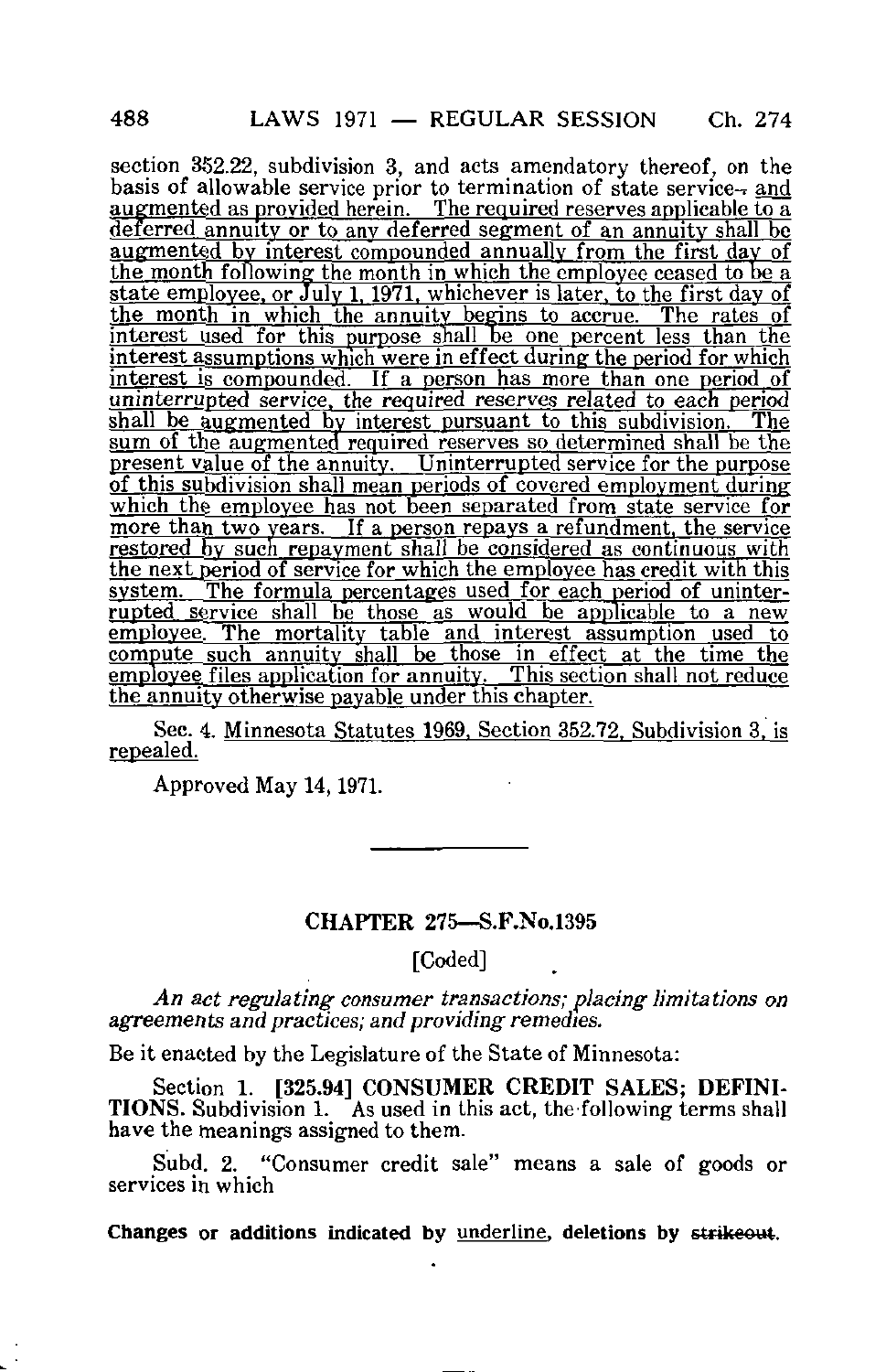(a) credit is granted by a seller who regularly engages as a seller in credit transactions of the same kind;

(b) the buyer is a natural person; and

(c) the goods or services are purchased primarily for a personal, family or household purpose, and not for commercial, agricultural, or business purpose.

Subd. 3. "Goods" means all tangible personal chattels, but not including money, things in action or intangible personal property other than merchandise certificates or coupons as herein described. The term includes such chattels which are furnished or used, at the time of sale or subsequently, in the modernization, rehabilitation, repair, alteration, improvement or construction of real property so as to become a part thereof whether or not severable therefrom. The term also includes merchandise certificates or coupons, issued by a retail seller, not redeemable in cash and to be used in their face amount in lieu of cash, in exchange for goods or services sold by such seller.

Subd. 4. "Services" means work, labor, or services of any kind.

Subd. 5. "Sale of goods" includes, without limitation, any agreement in the form of a bailment or lease of goods if the bailee or lessee agrees to pay as compensation for use a sum substantially equivalent to or in excess of the aggregate value of the goods involved and it is agreed that the bailee or lessee will become, or for no other or a nominal consideration has the option to become, the owner of the goods upon full compliance with his obligations under the agreement.

Sec. 2. [325.941] RESTRICTIONS. Subdivision 1. INSTRU-MENTS. In a consumer credit sale, the seller or lessor may not take a negotiable instrument other than a check as evidence of the obligation of the buyer or lessee. A holder is not in good faith if he takes a negotiable instrument with notice that it is issued in violation of this section.

Subd. 2. PROVISION RETRICTIONS. No contract or obligation relating to a consumer credit sale shall contain any provision by which:

(a) The consumer agrees not to assert against an assignee any claim or defense arising out of the transaction;

(b) In the absence of consumer's default, the holder may arbitrarily and without reasonable cause, accelerate the maturity of any part or all of the amount owing thereunder;

(c) A power of attorney is given to confess judgment in this state, or an assignment of wages is given;

Changes or additions indicated by underline, deletions by strikeout.